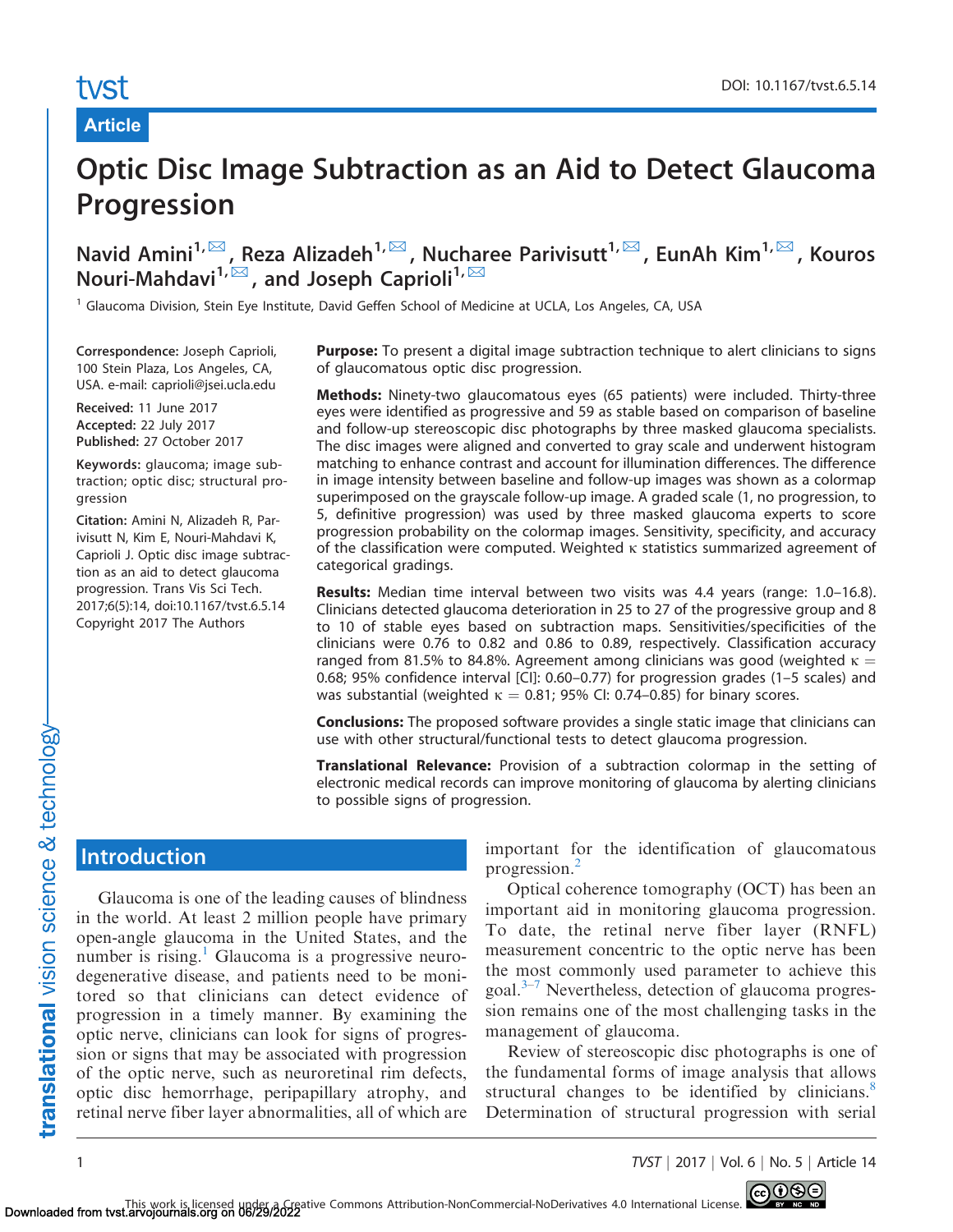optic disc photographs suffers from poor interobserver agreement. Several studies such as the one conducted by Jampel and associates<sup>[9](#page-8-0)</sup> have shown this poor interobserver reliability  $(j = 0.20)$  when glaucoma specialists compared optic disc photographs for signs of structural progression.

This study was designed to compare the accuracy of optic disc photograph subtraction as an aid to detect glaucoma progression to that of the traditional method of examining serial stereoscopic disc photographs by glaucoma specialists. We propose an optic disc image subtraction method as part of a software tool that provides clinicians with supplemental information regarding signs of glaucoma deterioration as part of the electronic medical record and in real time, and we evaluate its performance with regard to detection of glaucoma progression.

### **Methods**

#### **Participants**

Ninety-two glaucomatous eyes of 65 patients were selected from the Glaucoma Division's database at the University of California, Los Angeles (UCLA). Diagnosis of glaucoma was based on presence of thinning or notching of the neuroretinal rim, RNFL defects or significant asymmetry in the neuroretinal rim between the two eyes, and visual field loss that was entirely consistent with the optic nerve damage, as measured with standard automated perimetry. Eyes with a minimum of 1-year follow-up were included. Exclusion criteria were (1) concomitant ocular disease other than glaucoma; (2) any media opacity that would interfere with imaging and lead to poor-quality optic disc photographs; (3) poor illumination of the photographs; and (4) improper stereoscopy (large vertical shift on the screen between the stereoscopic pairs. The quality of the images was assessed on the basis of good-quality stereoscopy, contrast, clarity, illumination, and absence of excessive vertical shift between the stereoscopic pair. The study was approved by the Institutional Review Board of UCLA and was performed in adherence with the Declaration of Helsinki.

#### Disc Photograph Review

Stereoscopic disc photographs taken at baseline and last follow-up were reviewed by three expert glaucoma specialists (JC, KNM, and RA) 2 years prior to initiation of the study and were identified as either progressive or stable. The experts were masked to clinical information and each other's decisions. Progression of glaucoma was defined as a loss of neuroretinal rim that could be accompanied by an increase in peripapillary atrophy, by worsening of visible RNFL defects, or by optic disc hemorrhages.<sup>[10](#page-8-0)</sup> A decision was made if at least two observers agreed on the progression (or stability) of the eyes. Thirtythree eyes were identified as having progressive optic nerve damage. Fifty-nine eyes were identified as stable based on review of stereoscopic disc photographs.

#### Imaging Methods

All photographs were obtained by the same fundus camera (Model 60306; Carl Zeiss, Oberkochen, West Germany) at the flash 3 setting (240 watts). One baseline and follow-up image each from each eye were aligned with software (i2k Align Retina; DualAlign, LLC, Clifton Park, NY) based on the dual-bootstrap algorithm. Only the right image of each stereo pair was used. In a preprocessing step, the original stereo fundus photographs  $(4400 \times 3600)$  pixels) were rescaled to  $1100 \times 900$  pixels for computational efficiency. Images were stored in an uncompressed, lossless TIFF format. These images were then converted to gray scale and underwent histogram matching to enhance contrast and remove the influence of changes in global illumination from baseline to follow-up visit ([Fig. 1](#page-2-0)).

The intensity of the baseline image was subtracted from the follow-up image, and the difference was shown as a colormap superimposed on the grayscale follow-up image. Thresholding of the difference image was performed by the triangle method.<sup>11–13</sup> In the subtraction colormaps, red pixels within the optic disc area indicate a decrease in intensity from the baseline to the follow-up image, and green pixels indicate an increase ([Fig. 2\)](#page-3-0). All green (or red) pixels have the same color intensity. In case of progressive neural rim thinning, red regions, indicating an increase in brightness, were superimposed on the thinning part of the rim (both examples in [Fig. 2](#page-3-0)). If the optic disc was stable, no large areas of red or green pixels were created in the colormap ([Fig. 3\)](#page-3-0). All the imageprocessing procedures were streamlined and performed in MATLAB (R2015b; The Mathworks, Natick, MA). A software tool with a user-friendly interface was developed that allows clinicians to choose optic disc photographs with multiple image file formats.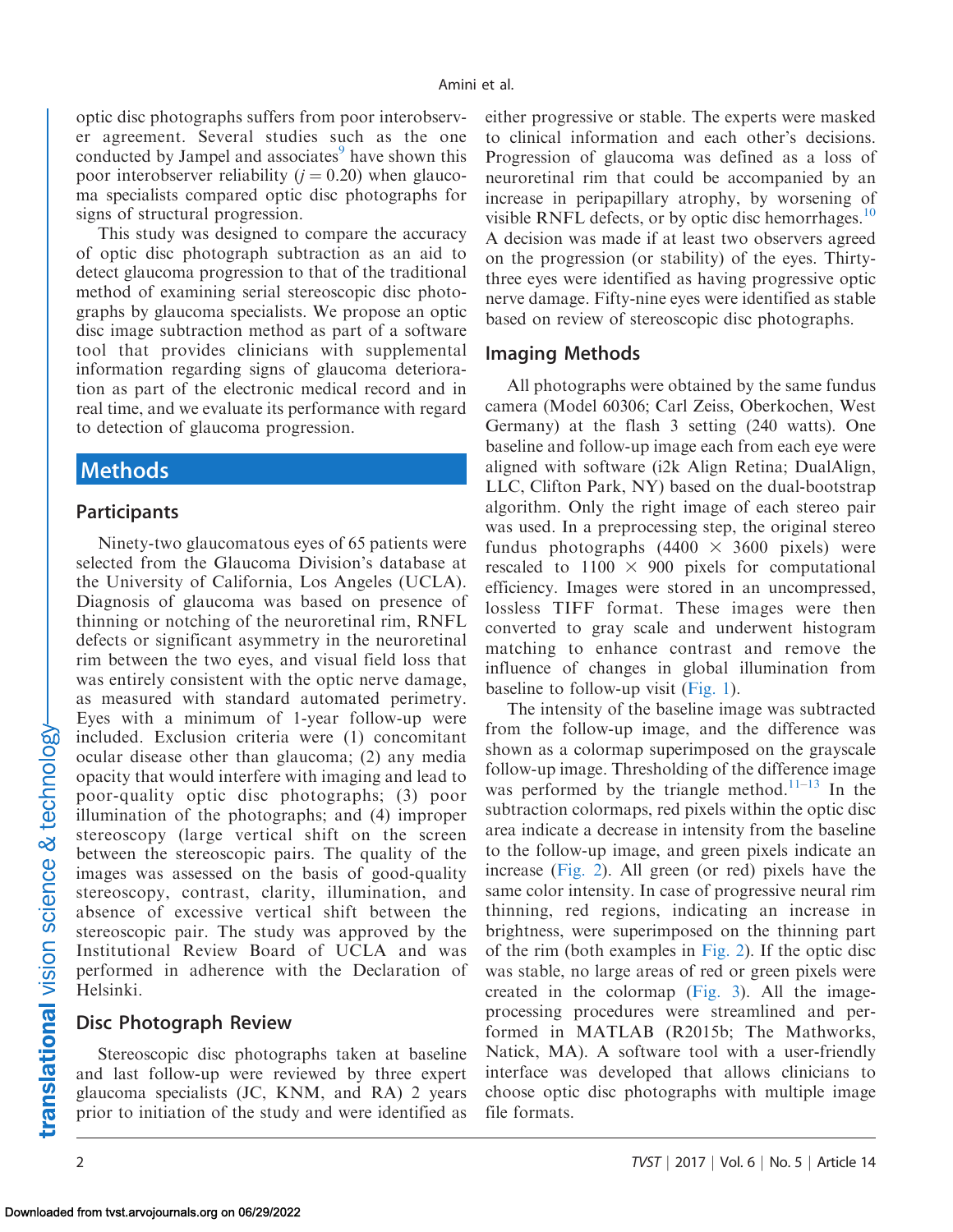<span id="page-2-0"></span>

Figure 1. (A) Image A and image B differ in their global illumination. However, their histograms have similar patterns. The histograms are for demonstration purposes only. (B) Histogram matching is a process in which an image is modified such that its histogram matches that of another. Histogram equalization is a special case in which the specified histogram is uniformly distributed and, as such, the transformed histogram becomes flatter.

#### Grading Method

These subtraction colormap images were reviewed and graded by three masked glaucoma experts (RA, NP, and JC) solely based on these images. The grading was performed in two different scales: (1) a progression scale ranging from 1 (no progression) to 5 (significant progression) and (2) a binary scale where 1 represents glaucoma progression and 0 represents stability.

#### Statistical Analysis

The decision of the expert panel after review of follow-up and baseline stereoscopic disc photographs was considered the gold standard for the calculation of sensitivity, specificity, and accuracy of the gradings based on the colormaps. Sensitivity was calculated as the proportion of progressive eyes that were correctly identified as such. Specificity measured the proportion of stable eyes that were correctly identified as stable. Accuracy was the ratio of truly progressive and truly stable eyes to the total number of eyes.

 $\kappa$  Statistics (weighted  $\kappa$ ) were used to estimate agreement of ordered categorical grading between observers. Agreement  $(\kappa)$  can be calculated by dividing the degree of agreement actually achieved beyond chance by the degree of agreement that is attainable beyond chance.

#### **Results**

Demographic and clinical characteristics of the study sample are shown in [Table 1.](#page-4-0) The median time interval between baseline and follow-up visits was 4.4 years (range: 1.0–16.8, interquartile range [IQR]: 3.2– 5.9).

In this cohort, 31 (out of 33) progressive eyes had progressive rim loss, and only two eyes experienced RNFL thinning as the only sign of progression. In the areas of RFNL loss, the light is absorbed by the RPE; thus, the affected areas appear darker. As such, they are superimposed with green pixels in the subtraction colormap (green areas in the in the peripapillary area in [Fig. 2C](#page-3-0)).

Three eyes had optic disc hemorrhages at baseline, which disappeared at the subsequent visit and were followed by progressive rim loss in the same location. The software was able to highlight the disappearance of all three disc hemorrhages indicated by red pixels in the corresponding area of the optic disc as shown in [Figure 4.](#page-4-0)

With the aid of subtraction maps, clinicians detected glaucoma progression in 25 to 27 (out of 33) of the progressive eyes and 8 to 10 (out of 59) of stable eyes. [Table 2](#page-5-0) summarizes sensitivity, specificity, and accuracy results. Classification accuracy for the examination performed by the three clinicians was 81.5%, 81.5%, and 84.8%. Sensitivities of the examination performed by the three clinicians were 0.76, 0.79, and 0.82, and the specificities were 0.85, 0.83, and 0.86, respectively. Weighted  $\kappa$  scores revealed good agreement between clinicians (weighted  $\kappa = 0.68$ ; 95% confidence interval [CI]: 0.60–0.77) for progression grades (1–5 scales). Agreement among clinicians was substantial (weighted  $\kappa = 0.81$ ; 95% CI: 0.74– 0.85) for binary scores.

In order to validate the image subtraction algorithm and check for possible false-positive results, 10 pairs of disc photographs taken on the same day, as well as 10 pairs of identical disc photos, were fed to the software; as expected, no false-positive results were observed, and the resulting subtraction maps were all clear ([Fig. 5\)](#page-5-0).

On review of clinically progressing eyes where the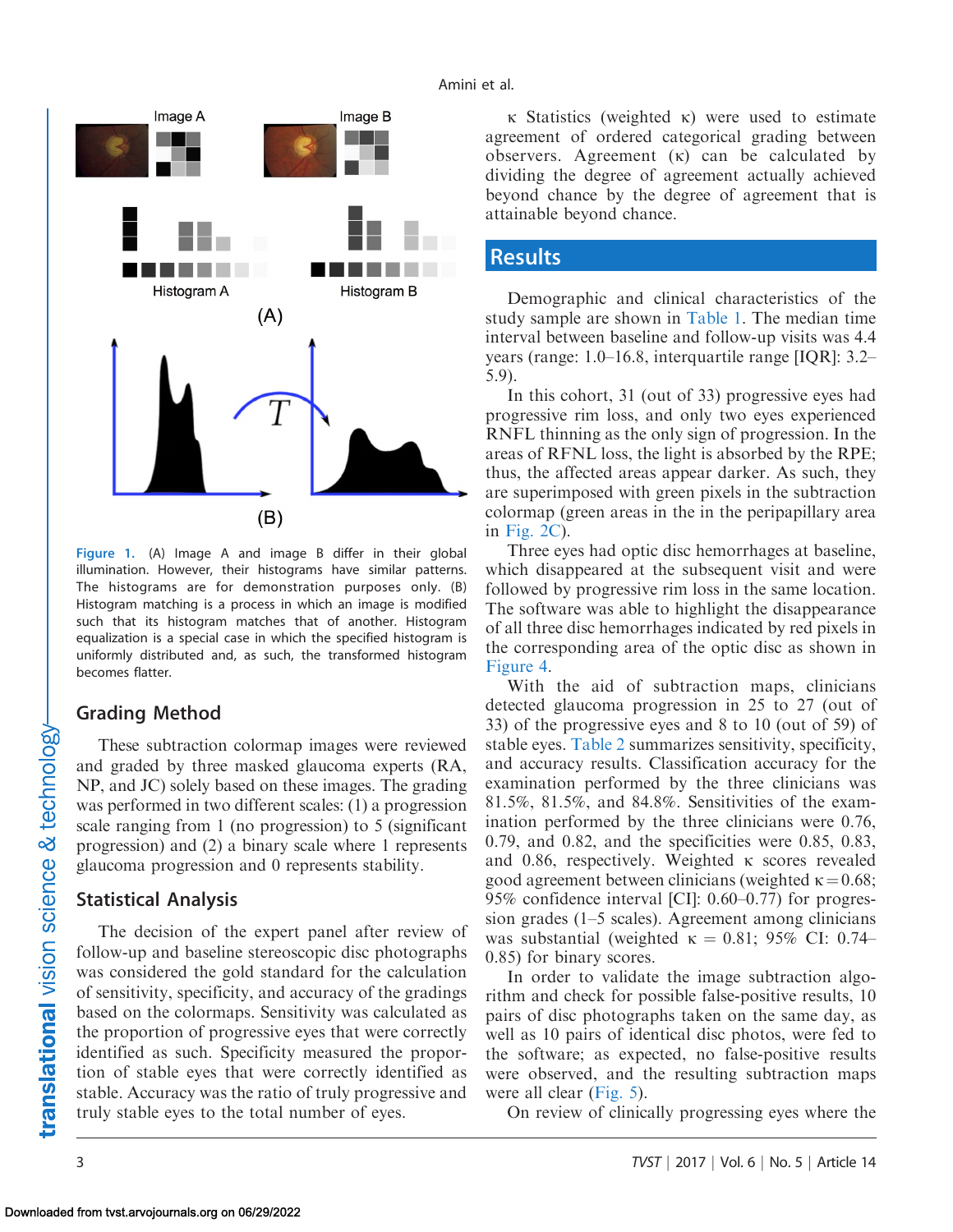<span id="page-3-0"></span>

Figure 2. Baseline disc photograph from September 2002 (A), follow-up disc photography from April 2010 (B), and subtraction colormap (C), demonstrating significant neuroretinal rim (red pixels) and RNFL loss (green pixels) in the subtraction colormap. In the areas of RFNL loss, the light is absorbed by the RPE; thus, the affected areas appear darker. Baseline disc photograph from February 2005 (D), follow-up disc photography from March 2013 (E), and subtraction colormap (F), demonstrating inferior neuroretinal rim loss (red pixels).

colormaps failed to identify progression, we found that longitudinal optic disc changes tended to be more subtle; hence, a false-negative result was produced ([Fig. 6](#page-6-0)). Also, in the case of uneven illumination in disc photographs, the histogram-matching technique failed in removing the effect of inhomogeneous illumination. Accordingly, distortions in the form of large areas of red and green pixels were produced in the periphery of subtraction colormaps for three progressive eyes as well as four stable eyes ([Fig. 7\)](#page-6-0). As a result of such distortions, clinicians might mistake

stable eyes for progressive eyes. [Figure 8](#page-7-0) shows how the software could highlight fundus camera artifacts in the form of circle-shaped darker areas in the central (red pixels) and temporal (green pixels) regions of the optic disc.

### **Discussion**

Detection of glaucoma progression involves monitoring changes in both functional (visual field) and structural (optic disc or RNFL) domains. Stereoscopic



Figure 3. Disc photographs A and B were taken from a stable eye in August 2012 and September 2015, respectively. Subtraction colormap produced no sign of progression.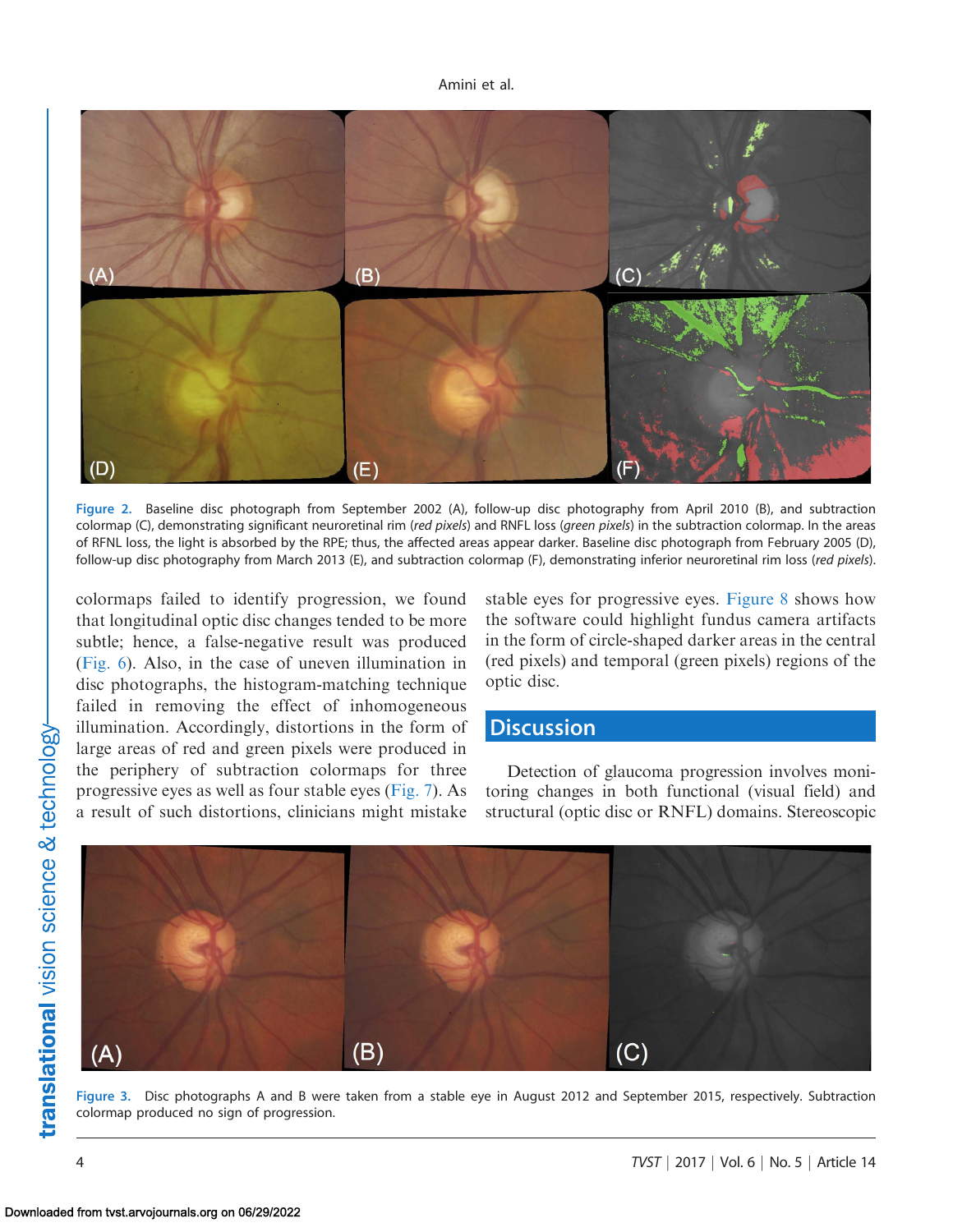Amini et al.

<span id="page-4-0"></span>Table 1. Demographic Data and Baseline/Follow-up Characteristics of the Study Cohort

| Number of eyes (patients)                                         | 92 (65)                           |
|-------------------------------------------------------------------|-----------------------------------|
| Progression, progressive/stable (%)                               | 33/59 (36%/64%)                   |
| Time difference between baseline and follow-up, median, y (range) | $4.4(1.0-16.8)$                   |
| Age, mean, $y$ ( $\pm$ SD)                                        | 63.5 $(\pm 12.2)$                 |
| Sex, female/male (%)                                              | 55/37 (60%/40%)                   |
| Race, AfA/HiA/AsA/CaA (%)                                         | 8/7/7/70 (8.7%/7.6%/7.6%/%/76.1%) |
| Laterality, right/left (%)                                        | 42/50 (45.7%/54.3%)               |
| Diagnosis, POAG/GS/CACG/PXG (%)                                   | 71/12/9/5 (69.6%/13%/9.8%/5.4%)   |
| Baseline IOP, mean, mm Hg $(\pm SD)$                              | 14.1 $(\pm 4.9)$                  |
| Baseline number of medications, mean $(\pm SD)$                   | 1.4 $(\pm 1.5)$                   |
| Baseline Snellen Visual Acuity, median (range)                    | 20/30 (CF-20/20)                  |
| Baseline mean deviation, median, dB (IQR)                         | $-2.3$ ( $-5.69$ to $-0.4$ )      |
| Baseline image quality, good/fair/low (%)                         | 82/10/0 (89.1%/10.8%/0.0%)        |
| Follow-up IOP, mean, mm Hg $(\pm SD)$                             | 14.4 $(\pm 5.2)$                  |
| Follow-up number of medications, mean $(\pm SD)$                  | 1.4 $(\pm 1.4)$                   |
| Follow-up Snellen Visual Acuity, median (range)                   | 20/30 (CF-20/20)                  |
| Follow-up mean deviation, median, dB (IQR)                        | $-3.5$ (-9.85 to -0.76)           |
| Follow-up image quality, good/fair/low (%)                        | 86/6/0 (93.5%/6.5%/0.0%)          |

AfA, African American; HiA, Hispanic American; AsA, Asian American; CaA, Hispanic–Caucasian American; CF, counting fingers; POAG, primary open-angle glaucoma; GS, glaucoma suspect; CACG, chronic angle closure glaucoma; PXG, pseudoexfoliative glaucoma; IQR, interquartile range.

disc photographs have been used widely by ophthalmologists to document the optic disc appearance and detect changes over time. This approach has been demonstrated to be superior to subjective documentation and drawings of the disc.<sup>14</sup> This method has been used in numerous glaucoma studies such as the Ocular Hypertension Treatment Study,<sup>[15](#page-8-0)</sup> Early Manifest Glaucoma Trial, $16$  and The Collaborative Initial Glaucoma Treatment Study.[17](#page-9-0)

be detected before development of detectable visual field defects.<sup>18–[25](#page-9-0)</sup> Some signs of structural progression are not easily detectable. With the proliferation of electronic medical record systems, incorporation of optic disc image subtraction tools, and in general, change detection software, may help clinicians detect glaucoma deterioration. The idea of utilizing image subtraction to detect optic nerve changes and glaucomatous damage progression is not novel. $26-30$ Reus and associates $20$  found that the accuracy of

Evidence suggests that structural damage can often



Figure 4. Disc photograph A was taken in March 2013, and B was taken in April 2016. Subtraction colormap demonstrates the disappearance of a disc hemorrhage at the inferotemporal area of the rim followed by rim loss in the same location. Due to inhomogeneous illumination, severe distortions in the form of large areas of red and green pixels were produced around the optic disc and in the periphery of subtraction colormaps.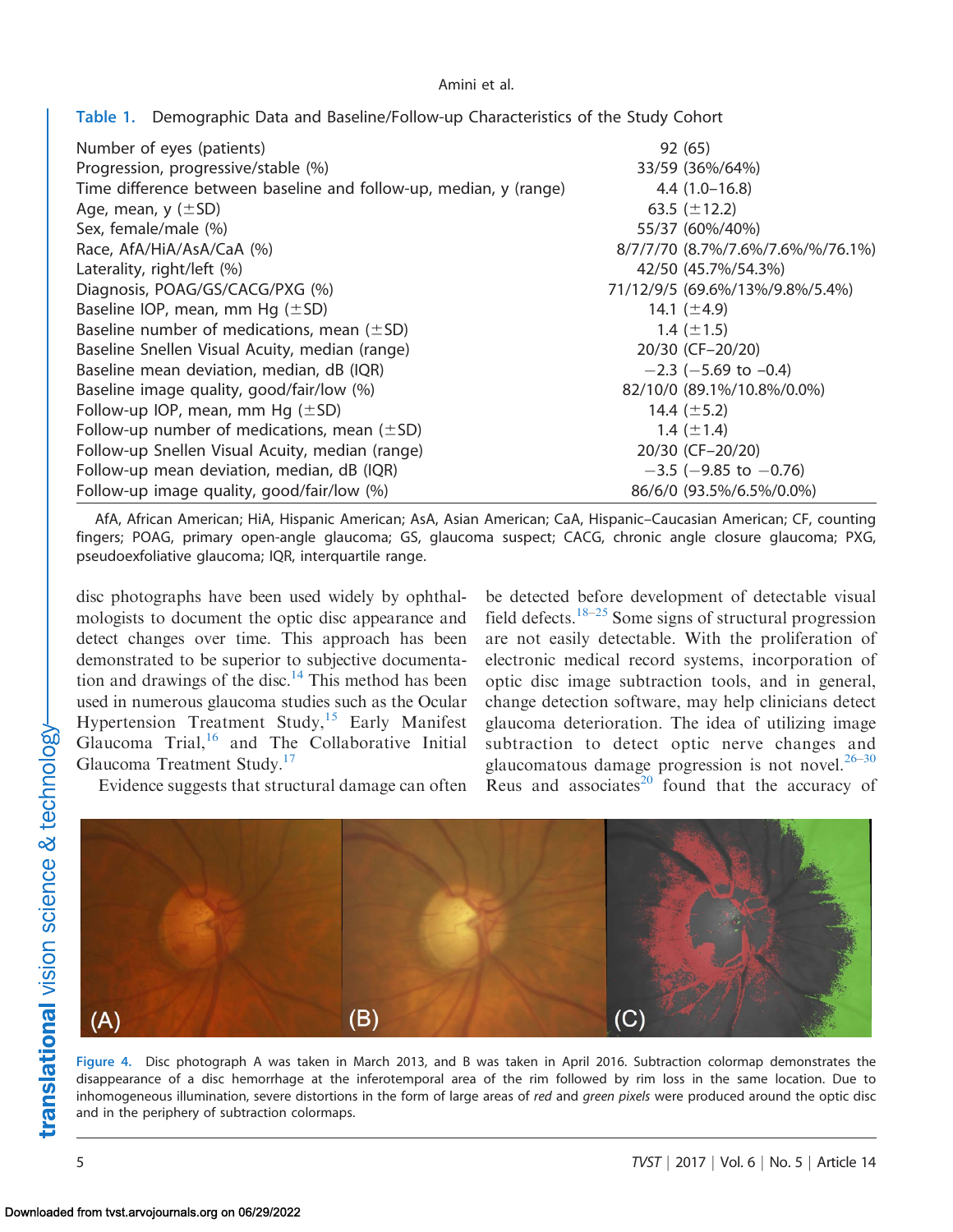| Reviewer | Sensitivity | Specificity     | Accuracy of All Diagnoses |
|----------|-------------|-----------------|---------------------------|
|          | 25/33 (76%) | 50/59 (85%)     | 75/92 (81.5%)             |
|          | 26/33 (79%) | 49/59 (83%)     | 75/92 (81.5%)             |
|          | 27/33 (82%) | 51/59 (86%)     | 78/92 (84.8%)             |
| Overall  | 78/99 (79%) | 150/177 (84.7%) | 228/276 (82.6%)           |

<span id="page-5-0"></span>Table 2. Analysis of Sensitivity, Specificity, and Accuracy of Individual Reviewers Using the Subtraction Colormaps Produced by the Software to Detect Glaucomatous Structural Changes

Sensitivity is the number of progressive eyes in which clinicians detected glaucoma progression to the total number of progressive eyes (33). Specificity is the number of stable eyes in which clinicians detected the absence of glaucoma progression to the total number of stable eyes (59).

diagnosing glaucoma by reviewing stereoscopic optic disc photographs to be at best 81%. New computer software such as matched flicker software pro- $grams<sup>31,32</sup>$  $grams<sup>31,32</sup>$  $grams<sup>31,32</sup>$  or optic disc photograph subtraction proposed in this study could assist clinicians in highlighting possible changes of the optic nerve head.

With the subtraction colormaps, clinicians had an acceptable accuracy in finding glaucoma progression, which was consistent among three glaucoma experts, as measured by the weighted  $\kappa$  statistic. This interobserver agreement was good for progression grades, and it understandably improved when binary scores were used. Furthermore, fundus camera artifacts were highlighted by the software.

In this study, for the sake of analysis, clinicians used only the subtraction colormaps to find progression. However, the identification of glaucomatous optic nerve change is only a part of the bigger clinical picture for each patient and should be used along with all the other modalities. To reach this goal, as stated in the case incommence to contribute that  $\sin \theta$  gives  $\sin \theta$  and  $\sin \theta$  and  $\sin \theta$  are believe that ancillary tests in glaucoma should have higher specificity (the percentage of negative designations that are truly negative) rather than higher sensitivity (the proportion of positive diagnoses that are truly positive) because of the low incidence of progression in eyes under treatment. In our study, the overall specificity was 85%. Distortions in the subtraction colormaps as a



Figure 5. Photographs A and B were taken on the same day from the same glaucomatous eye. Subtraction colormap produced no false positive. Histogram-matching method (image C) showed promise in removing the effects of changes of global illumination from one image to another. Photographs D and E are identical. Subtraction colormap did not produce a false positive.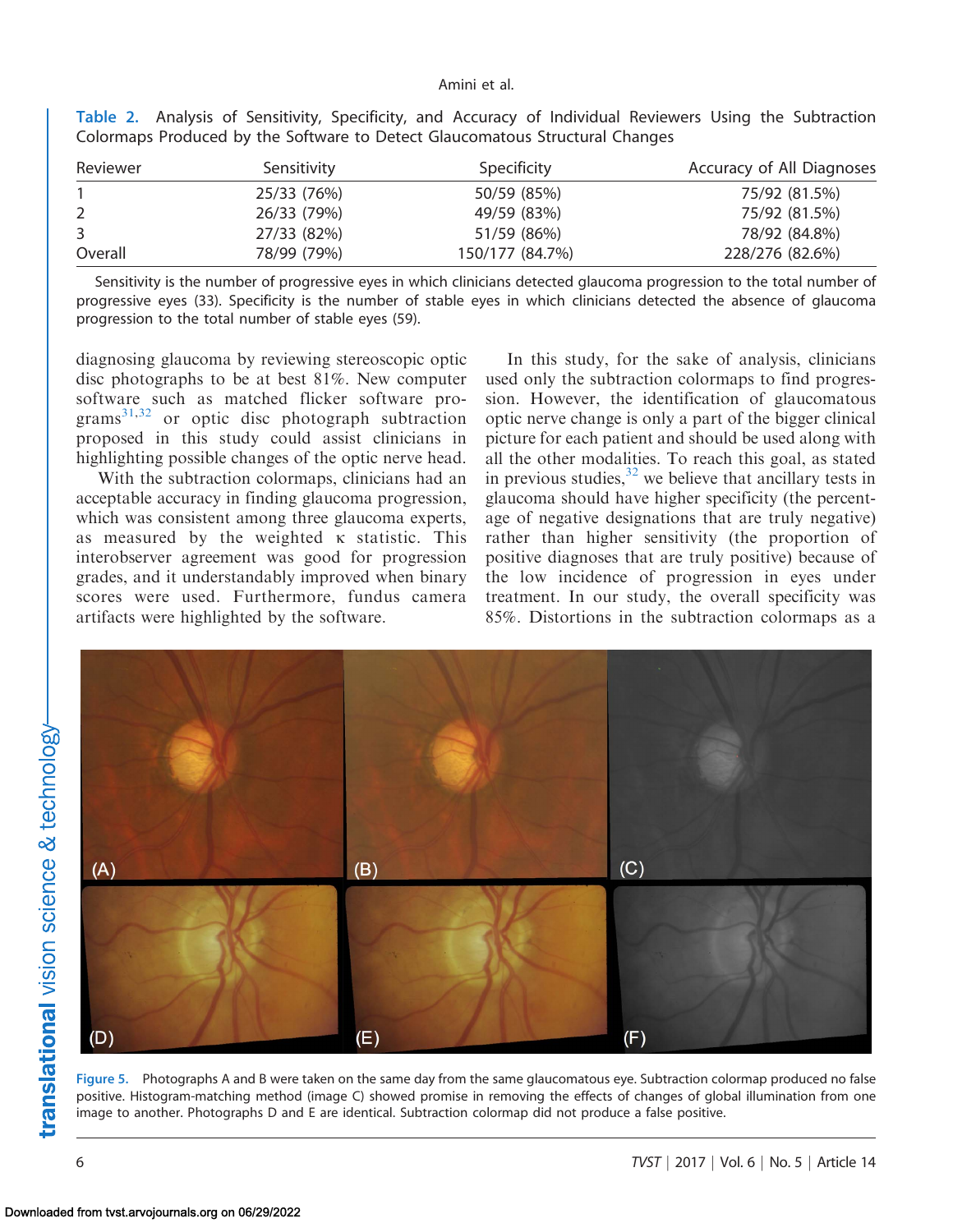<span id="page-6-0"></span>

Figure 6. Disc photographs A and B were taken from a glaucomatous eye demonstrating evidence of progression between May 2013 and May 2014 with subtle changes in the superior region. Subtraction colormap demonstrated no sign of progression.

result of inhomogeneous illumination caused falsepositive results. For instance, clinicians may perceive such distortions as RNFL thinning. Fundus camera artifacts are potentially another source of false positives. If these artifacts are located within the clinical disc margin, they could be mistaken for neural rim loss, although the pattern can usually be recognized as spurious.

Parallax often appeared on subtraction maps, suggesting that the proposed optic disc image subtraction method has the potential to automatically detect parallax. A separate study is worthwhile to evaluate the accuracy of parallax detection. Newer fundus cameras ensure that fixed-angle photographs of the optic disc can be taken. In the absence of fixed-angle optic disc photographs, parallax will cause apparent shifts in vessel position that may be perceived as glaucoma-related change. Radcliffe et al. $31$  have shown that retinal blood vessels shift locations in eyes with

progressive neuroretinal rim loss due to glaucoma. In general, only global blood vessel positional shifts may result from parallax, which is a global image transform and cannot distort a small region of a blood vessel. Less experienced clinicians should use caution when distinguishing focal blood vessel shift from global shifts or expansion/contraction of arteries (without displacement).

Our study demonstrated that the subtraction colormaps produced by the optic disc image subtraction software offered fair sensitivity for detecting glaucomatous progression and could also rule out its presence with a good specificity. Observation of subtraction colormaps yielded good to substantial interobserver agreement and provided additional information to the clinician, in a real time, for detecting glaucoma progression. Compared to viewing of stereoscopic optic disc photographs and matched flicker software, the advantages of the proposed image



Figure 7. Disc photographs A and B were taken from a stable eye in September 1999 and May 2016, respectively. The presence of red pixels in the superonasal segment of the optic disc caused clinicians to identify this eye as progressive (false positive). Both photographs suffer from uneven illumination. For example, note the dark areas on the left side of photograph A. As expected, histogram matching failed in removing the effects of uneven illumination; hence, large areas of red and green were produced.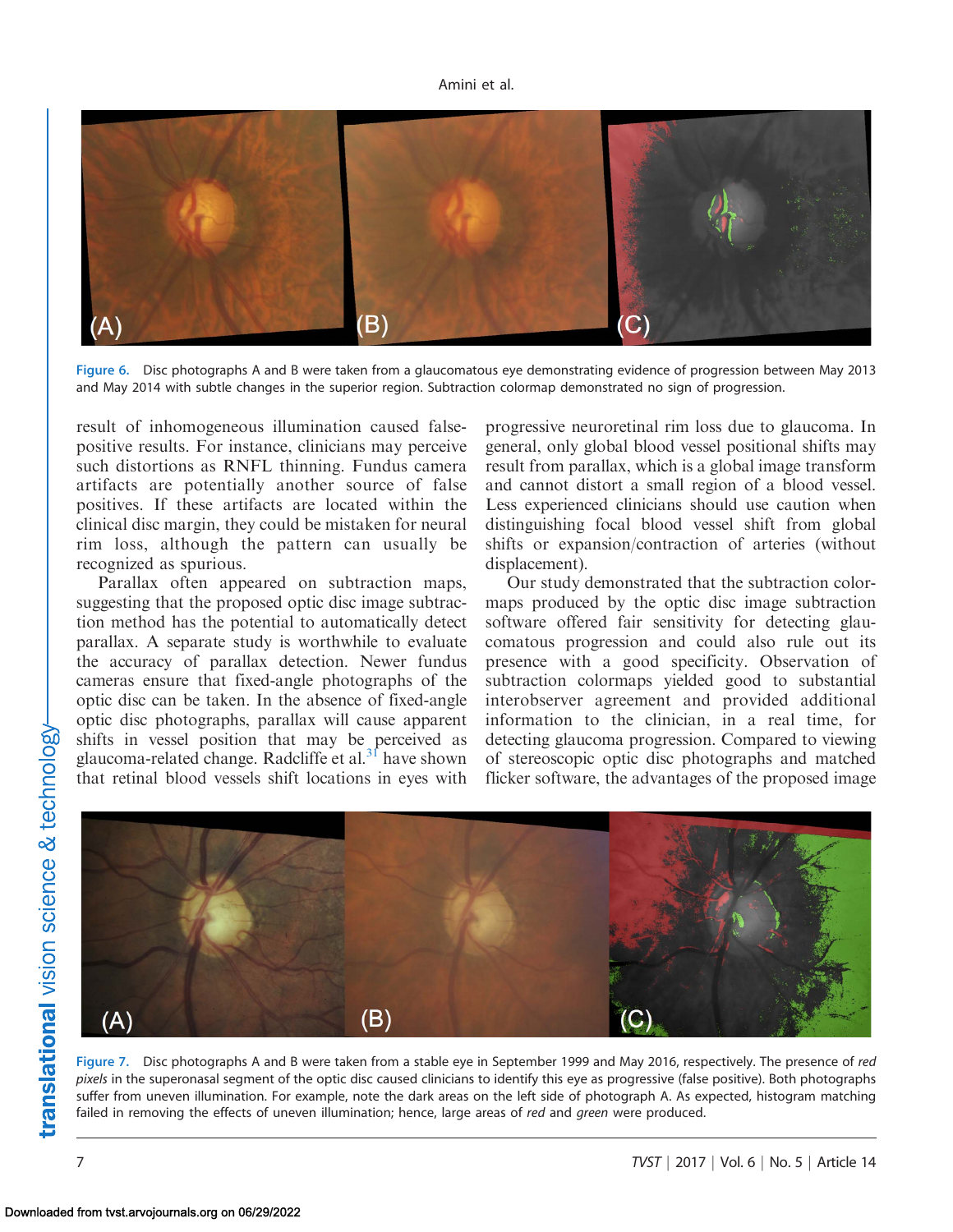#### Amini et al.

<span id="page-7-0"></span>

Figure 8. Disc photographs A and B were taken from a progressive eye in August 1989 and April 1993, respectively. Fundus camera artifacts are detected by the subtraction colormaps.

subtraction tool are the ease of use, independence from stereoscopic photographs, and its potential use in real time; the printout is static and can be placed either on physical charts or electronic medical records. It should be noted that the optic disc image subtraction tool is meant to complement existing methods for detection of progression, not to replace them.

This study had a number of limitations. First, image quality is a concern for every imaging modality and study. We used only images with acceptable quality in this study, although in clinical settings, suboptimal optic disc photos (decentered, motion artifact, low illumination) are not infrequent. The diagnostic value of subtraction colormaps significantly depends on the quality of the baseline and followup optic disc photographs. Several qualitative aspects are important as far as stereoscopic disc photographs are involved, such as image resolution (governed by camera resolution and field of view), uniformity of retinal illumination (determined by the acquisition condition and the spherical geometry of the eye), and the contrast of objects (blood vessels, optic disc, nerve fibers, hemorrhages, etc.) on the retina. Enhancement of the last item through histogram matching was considered in this study. As expected, the histogrammatching method was not able to compensate for uneven illumination on baseline or follow-up images. This was apparent in seven eyes in our cohort. Uneven illumination due to nonideal acquisition conditions can introduce distortions into optic disc images. These distortions are commonly perceived as smooth intensity variations across the optic disc photographs $33,34$  $33,34$  and must be eliminated in the future version of the proposed software. Presence of cataract or other media opacities could also compromise the results. In future work, we plan to enhance the histogram-matching method by subdividing the image into smaller segments and performing histogrammatching in an adaptive manner. These modifications will enable the software to tolerate uneven illumination and moderate levels of media opacity.

Second, we used an external software tool to align the baseline and follow-up images. Incorporation of the image alignment step into the proposed software will produce a more clinically useful tool for use in routine care of patients.

Third, confirmation of progression in glaucomatous eyes can be challenging. Therefore, there may be no consensus among clinicians regarding progression in some glaucomatous eyes; in this study, we used the decision of an expert panel on progression (or stability) of each eye. Such decisions were considered the gold standard in evaluation of the performance of the proposed software. There is a possibility that subtle signs of glaucoma progression might have been missed.

The majority of progressing eyes in our study were identified based on changes in the neuroretinal rim. Since the number of eyes with disc hemorrhages or RNFL thinning was relatively low, a statistically meaningful subgroup analysis was not possible. We are planning to include more patients with disc hemorrhages or RNFL thinning in order to make this subgroup analysis statistically meaningful.

Last, although our approach has the potential to improve the interobserver agreement on structural progression, evaluation of serial optic disc photographs that are augmented with subtraction colormaps was still qualitative rather than quantitative, and expert opinions may vary. In the context of glaucoma progression detection with confocal scanning laser tomography, and in particular the Heidelberg Retina Tomograph (HRT; Heidelberg Engineering, Heidelberg, Germany), Chauhan and coinvestigators $35$  have quantified and evaluated the size and depth of clusters of pixels that have undergone significant change from the baseline. They indicated that HRT's topographic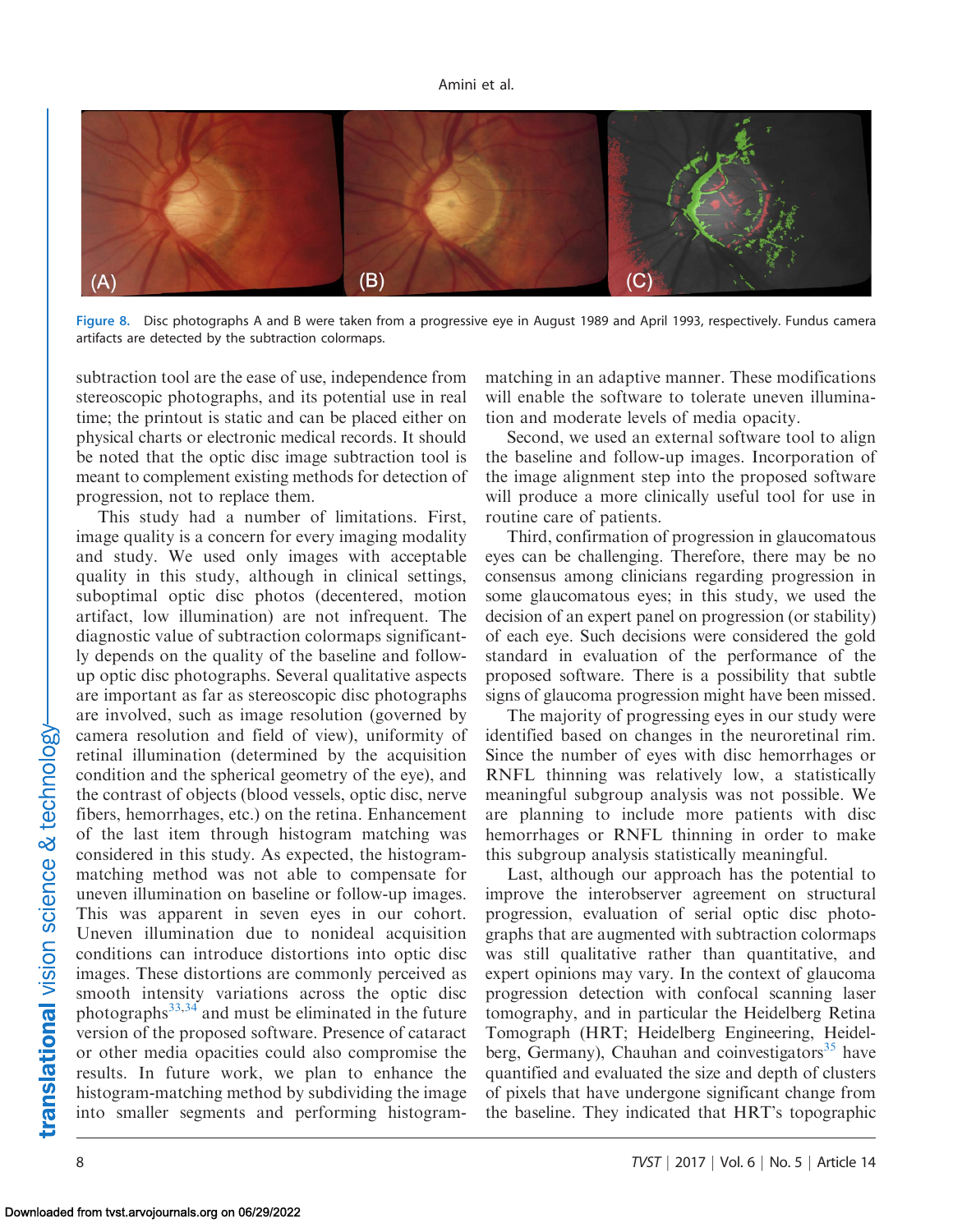<span id="page-8-0"></span>change analysis algorithm performs at least as well as observer classifications of disc photographs. Progressive RNFL thinning measured with OCT can be used to detect progressive disease. Leung and colleagues used the RNFL thickness map provided by eventbased change analysis software, called the Guided Progression Analysis (GPA), for detecting and identifying patterns of RNFL progression.<sup>3</sup> The GPA software compares the RNFL thickness patterns of follow-up scans to a baseline scan and indicates thinning as possible loss (yellow) or likely loss (red).

Even though we evaluated the performance of the proposed image subtraction technique by clinicians solely looking at the subtraction colormaps, in practice this technique must be used along with other routine structural (e.g., side-by-side viewing of stereoscopic optic disc photographs, circumpapillary RNFL thickness, and optic nerve head parameters) as well as functional tests. The correlation between the extent of change shown on subtraction colormaps and other structural/functional changes needs to be thoroughly explored.

The proposed software tool and the underlying image subtraction method produce a single static image (subtraction colormap) that can highlight areas of possible concern. The performance of the proposed image subtraction method will need to be compared to other means of detecting structural glaucomatous changes, such as alternation flicker, in future studies. $36$ 

## Acknowledgments

Supported by an unrestricted departmental grant from Research to Prevent Blindness.

Presented as a poster at the annual meeting of the Association for Research in Vision and Ophthalmology (ARVO), Baltimore, Maryland, United States, May 7–11, 2017.

Disclosure: N. Amini, None; R. Alizadeh, None; N. Parivisutt, None; E. Kim, None; K. Nouri-Mahdavi, None; J. Caprioli, None

#### References

1. Quigley HA, Broman AT. The number of people with glaucoma worldwide in 2010 and 2020. Br J Ophthalmol. 2006;90:262–267.

- 2. Mackenzie PJ, Mikelberg FS. Evaluating optic nerve damage: pearls and pitfalls. Open Ophthalmol J. 2009;3:54–58.
- 3. Leung CK. Diagnosing glaucoma progression with optical coherence tomography. Curr Opin Ophthalmol. 2014;25:104–111.
- 4. Bussel II, Wollstein G, Schuman JS. OCT for glaucoma diagnosis, screening and detection of glaucoma progression. Br J Ophthalmol. 2014; 98(suppl 2):ii15–19.
- 5. Townsend KA, Wollstein G, Schuman JS. Imaging of the retinal nerve fibre layer for glaucoma. Br J Ophthalmol. 2008;93:139–143.
- 6. Wollstein G, Schuman JS, Price LL, et al. Optical coherence tomography longitudinal evaluation of retinal nerve fiber layer thickness in glaucoma. Arch Ophthalmol. 2005;123:464–470.
- 7. Miki A, Medeiros FA, Weinreb RN, et al. Rates of retinal nerve fiber layer thinning in glaucoma suspect eyes. Ophthalmology. 2014;121:1350– 1358.
- 8. Caprioli J. Clinical evaluation of the optic nerve in glaucoma. Trans Am Ophthalmol Soc. 1994;92: 589–641.
- 9. Jampel HD, Friedman D, Quigley H, et al. Agreement among glaucoma specialists in assessing progressive disc changes from photographs in open-angle glaucoma patients. Am J Ophthalmol. 2009;147:39–44.e31.
- 10. Jonas JB, Martus P, Budde WM, Hayler J. Morphologic predictive factors for development of optic disc hemorrhages in glaucoma. Invest Ophthalmol Vis Sci. 2002;43:2956–2961.
- 11. Xie J, Zhao T, Lee T, Myers E, Peng H. Automatic neuron tracing in volumetric microscopy images with anisotropic path searching. Med Image Comput Comput Assist Interv. 2010; 13(pt 2):472–479.
- 12. Wu Q, Merchant F, Castleman KR. Microscope Image Processing. 1st ed. San Diego, CA: Academic Press; 2008.
- 13. Zack GW, Rogers WE, Latt SA. Automatic measurement of sister chromatid exchange frequency. J Histochem Cytochem. 1977;25:741–753.
- 14. Jamara RJ, Denial A, Valentini D, Thorn F. Clinical quality assessment using computer monitor photoimages of optic nerve head cupping. Optom Vis Sci. 2000;77:433–436.
- 15. Gordon MO, Beiser JA, Brandt JD, et al. The Ocular Hypertension Treatment Study: baseline factors that predict the onset of primary openangle glaucoma. Arch Ophthalmol. 2002;120:714– 720; discussion 829–830.